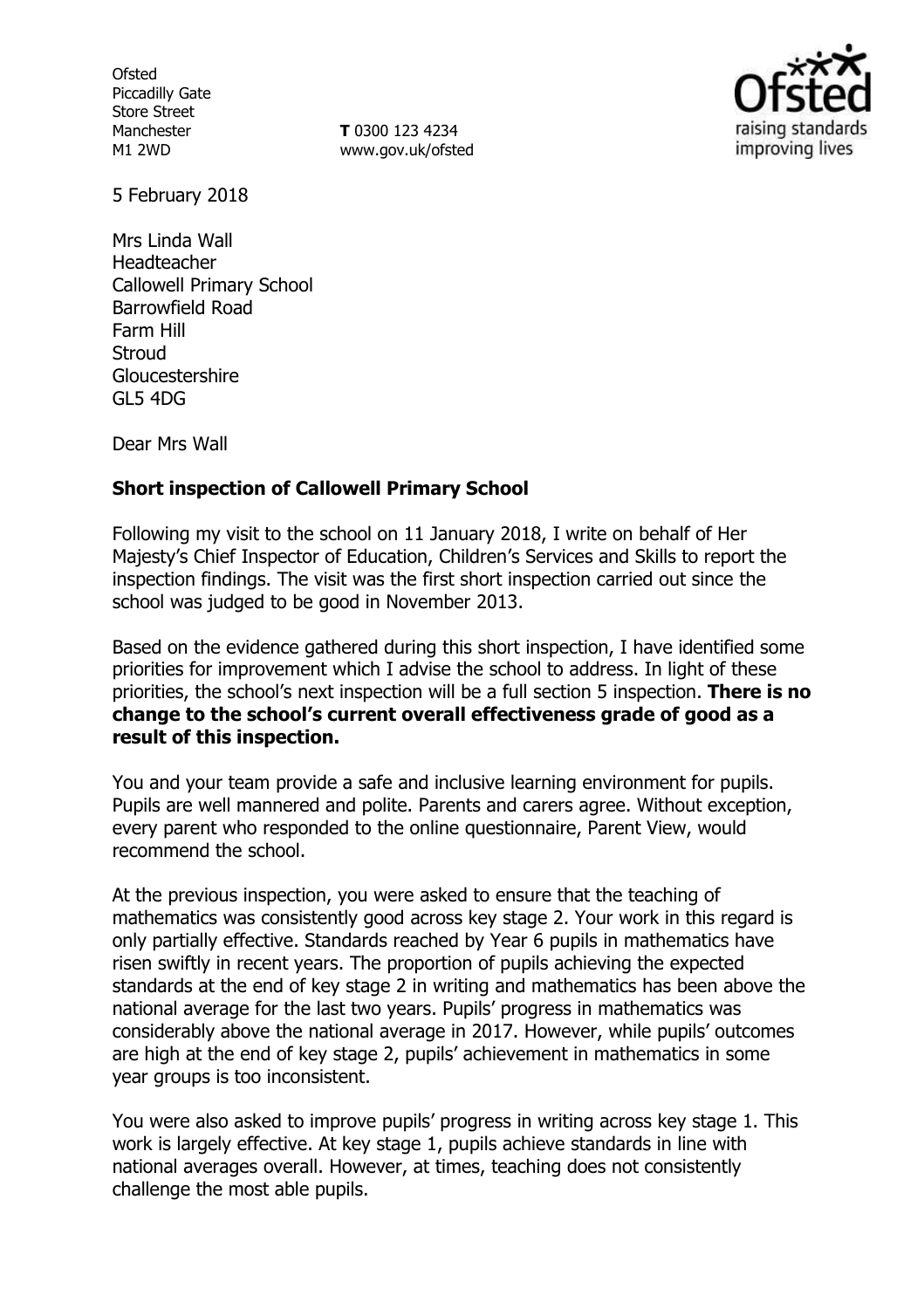

You were also asked to sharpen the school's improvement plans so that they are measured precisely against pupils' outcomes. Together with subject leaders, you have put action plans in place that focus on the right aspects for improvement. However, this remains work in progress because the plans do not make clear reference to how the school's actions will be measured against what pupils achieve.

There have been a number of changes in staffing and to the governing body since the previous inspection. In recent weeks, leaders, including governors, have been becoming more focused on remedying the remaining relative weaknesses in the school's performance. Governors are developing greater challenge in holding leaders to account for the school's performance.

You and staff have ensured that the proportion of children reaching a good level of development, the standard expected at the end of early years, has been at least in line with the national average for the last three years.

## **Safeguarding is effective.**

Leaders have responded quickly to the actions identified in the local authority's recent safeguarding audit. As a result, staff training is now up to date and in line with current legislation. Staff I spoke to on inspection apply their training confidently so that pupils' risk of harm is minimised. Staff talked confidently about how to refer concerns should they consider a child to be at risk. The school's curriculum supports pupils well to understand how to keep safe in and out of school and online. Every parent who responded to the online questionnaire, Parent View, agreed that their child is safe and well looked after at Callowell. Leaders and governors have ensured that safeguarding arrangements in the pre-school are fit for purpose and that appropriate ratios are adhered to.

However, leaders have not been timely in carrying out some routine health and safety checks. The governing body is beginning to provide greater oversight so that governors can assure themselves that appropriate measures are in place to minimise potential risks.

## **Inspection findings**

- I examined the impact of leaders' actions to improve reading across the school. This is because, while pupils' outcomes at the end of key stage 1 are in line with national averages overall, in the last two years, some previously lower-attaining pupils have not caught up. In addition, in 2017 pupils' achievement in reading at the end of key stage 2 was below the national average.
- Leaders have ensured that pupils' reading material has been replenished. Pupils are very positive about the new books. Low-attaining pupils also receive regular intervention in reading and phonics to fill gaps in their knowledge and understanding. However, leaders have been slow to respond to the need to improve the teaching of reading across the school. While some action has been taken, leaders' checks on the teaching of reading have not been precise enough.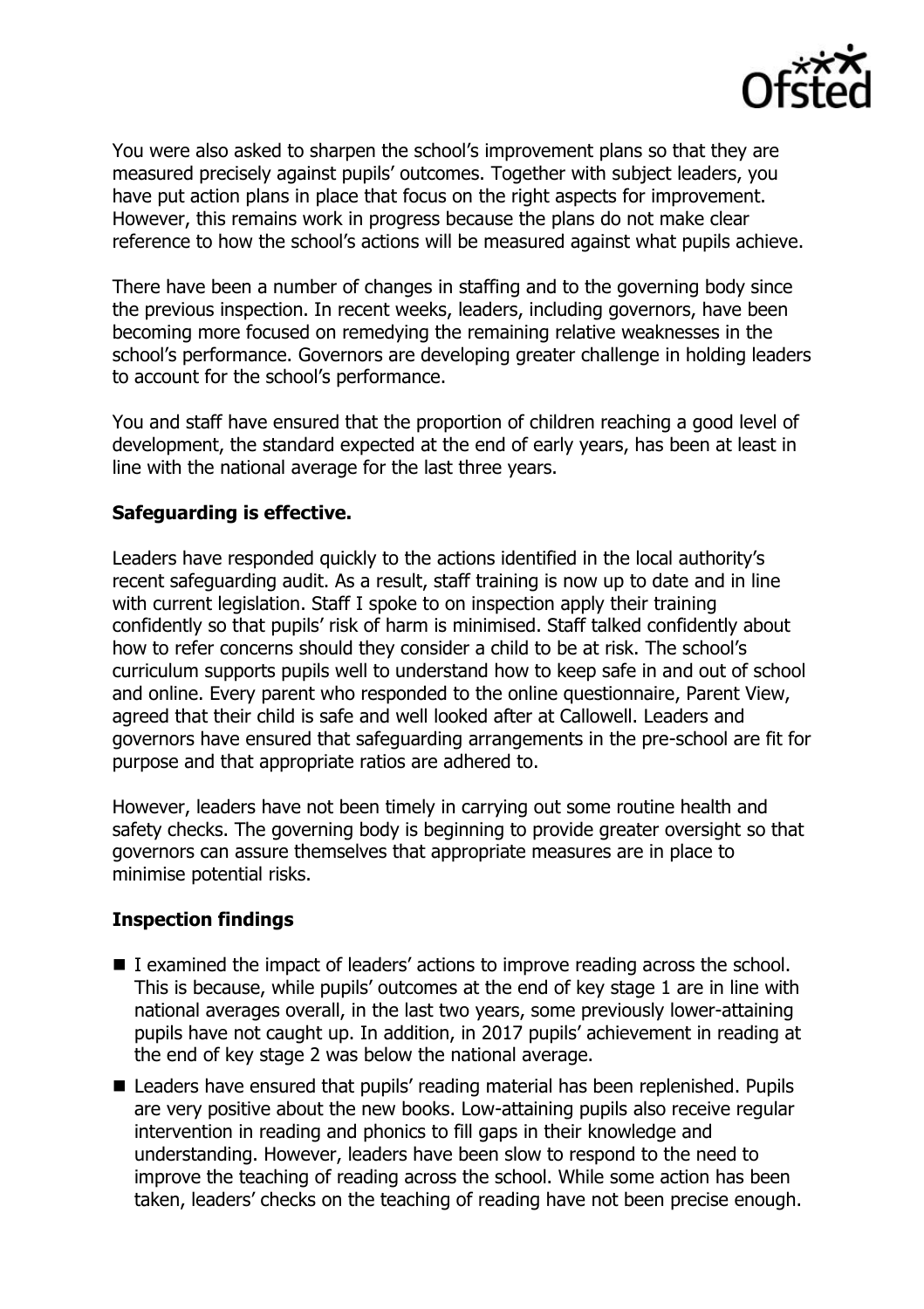

As a result, teaching is too inconsistent. In some classes, there is a precise focus on developing pupils' comprehension skills and understanding of what they read. In other classes, these skills are not addressed sufficiently. Leaders have not picked up or tackled these aspects quickly enough. This means that too few pupils across the school receive work that challenges them. Some previously lower-attaining pupils are not catching up rapidly.

- Another aspect I looked at was the attendance of pupils, including those pupils who are eligible for additional funding. This is because some disadvantaged pupils and those who have special educational needs (SEN) and/or disabilities have not attended well enough in the past.
- Pupils' attendance declined in 2016 and 2017. You monitor the attendance of pupils when their attendance is very low. However, the attendance of a number of pupils who are persistently absent goes unchecked. This is not followed up by governors because they do not receive all the information they need. Consequently, pupils' attendance remains below the national average. Persistent absence remains high and shows little sign of improvement. Your actions are not bringing about the improvements required to ensure that pupils' attendance is good enough. This has a negative impact on the progress these pupils make.
- $\blacksquare$  I also looked at how effectively leaders are working alongside governors to bring about improvements to leadership, teaching and pupils' outcomes. This is because, while pupils' outcomes overall are generally in line with the national average, the achievement of specific groups of pupils over time has been variable across a range of subjects. In recent months, the local authority has provided a range of useful support, which has helped to identify weaknesses accurately and put plans in place to address them.
- The new chair of the governing body was proactive in commissioning an external review of the work of the governing body last term. Governors are hands on and are responding swiftly to the actions that were identified by the local authority. Their visits to the school to review the impact of school improvement work are beginning to pay off. However, this way of working is very recent.
- While governors are working on the right aspects, there has not yet been enough time to see the impact of their work. Governors have been successful in holding leaders to account for the school's performance through the new system to track pupils' performance and progress. The information they now have is accurate and is helping them to have more detailed conversations with leaders about the progress of groups of pupils across the school.
- **Published information about pupils' performance shows that leaders have been** successful in raising achievement in mathematics and writing at the end of key stage 2. However, pupils' progress is too inconsistent in some classes across the school. Leaders' checks on teaching and learning are not precise enough. They do not take account of pupils' progress from their starting points in the school. In some classes, pupils do not receive work that is closely matched to their needs. As a result, their progress falters. In particular, the middle-attaining and mostable pupils' progress is too variable.
- Subject leaders have put precise action plans into place. These plans focus on the right aspects for improvement. However, some of this work is only just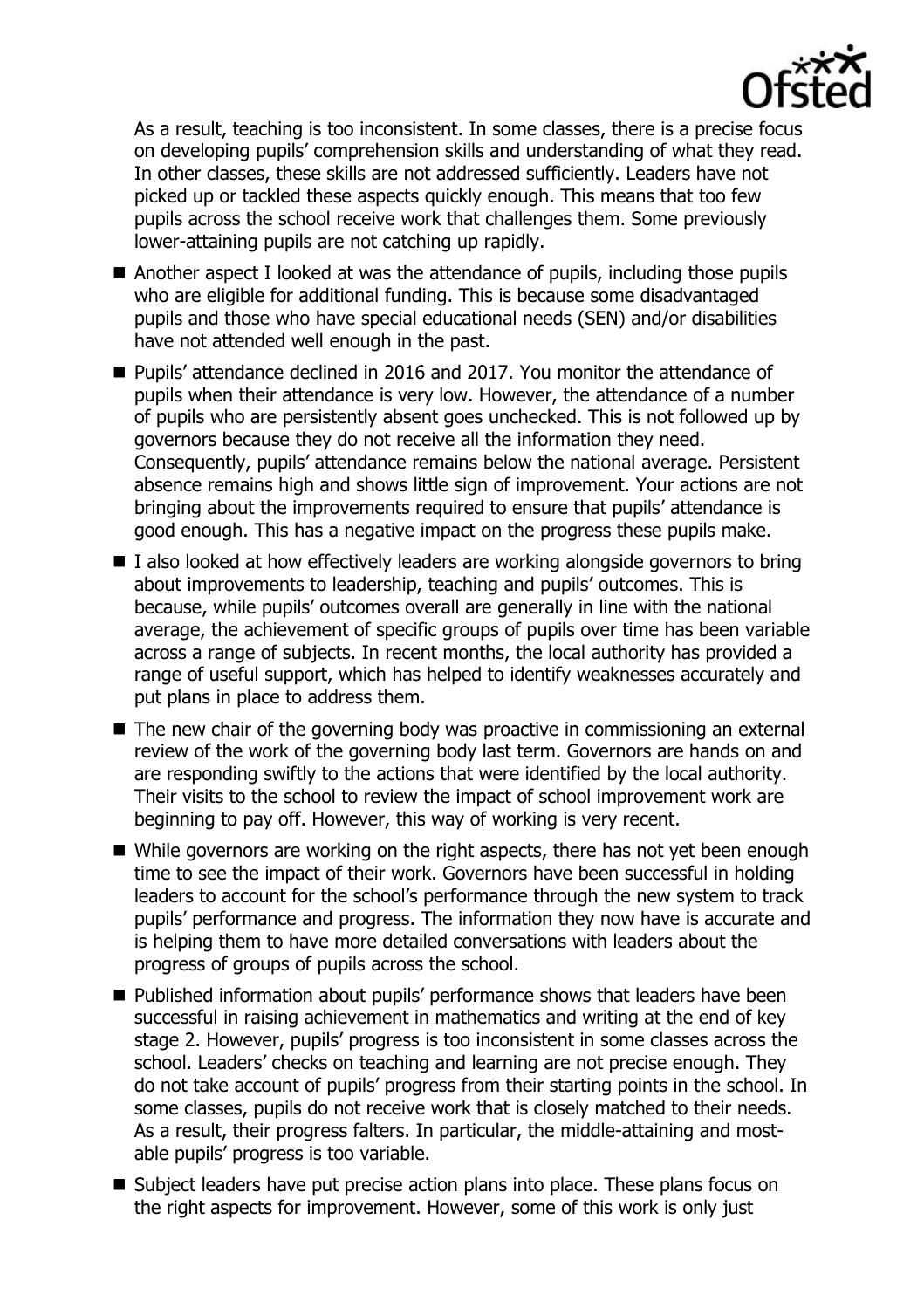

beginning. The pace of improvement and impact of subject leaders' work are too variable. Therefore, it is too early to see the impact of their actions this term.

# **Next steps for the school**

Leaders and those responsible for governance should ensure that:

- $\blacksquare$  the teaching of reading across the school ensures that previously low-attaining pupils catch up rapidly
- $\blacksquare$  the teaching of reading provides sufficient experience of all aspects of the curriculum so that pupils can use and apply their reading skills well and have a firm understanding of what they read
- $\blacksquare$  teaching is sufficiently challenging for the middle-attaining and most-able pupils so that inconsistencies are minimised and pupils achieve the rates of progress of which they are capable in writing and mathematics
- leadership systems to track pupils' attendance are robust and checked and followed up by governors so that pupils' attendance is consistently good
- qovernors firmly hold senior and middle leaders to account for ensuring that checks on teaching and learning take into account pupils' starting points so that pupils' progress can be evaluated accurately.

I am copying this letter to the chair of the governing body, the regional schools commissioner and the director of children's services for Gloucestershire. This letter will be published on the Ofsted website.

Yours sincerely

Julie Carrington **Her Majesty's Inspector**

## **Information about the inspection**

During this inspection, I spoke with you, other school leaders and a group of governors. I held two telephone conversations with your school improvement adviser from Gloucestershire local authority. We made visits to lessons to observe pupils' learning and to scrutinise their work. I looked at pupils' workbooks in detail and listened to pupils read. I also talked to pupils in lessons and listened to their views of the school.

I considered a range of documentary evidence, which included the school's selfevaluation, development plans and school performance information. I also looked at monitoring records for teaching, learning and assessment, your analysis of pupils' attendance and behaviour and safeguarding documentation.

In addition, I took account of 23 responses to the Parent View online survey and